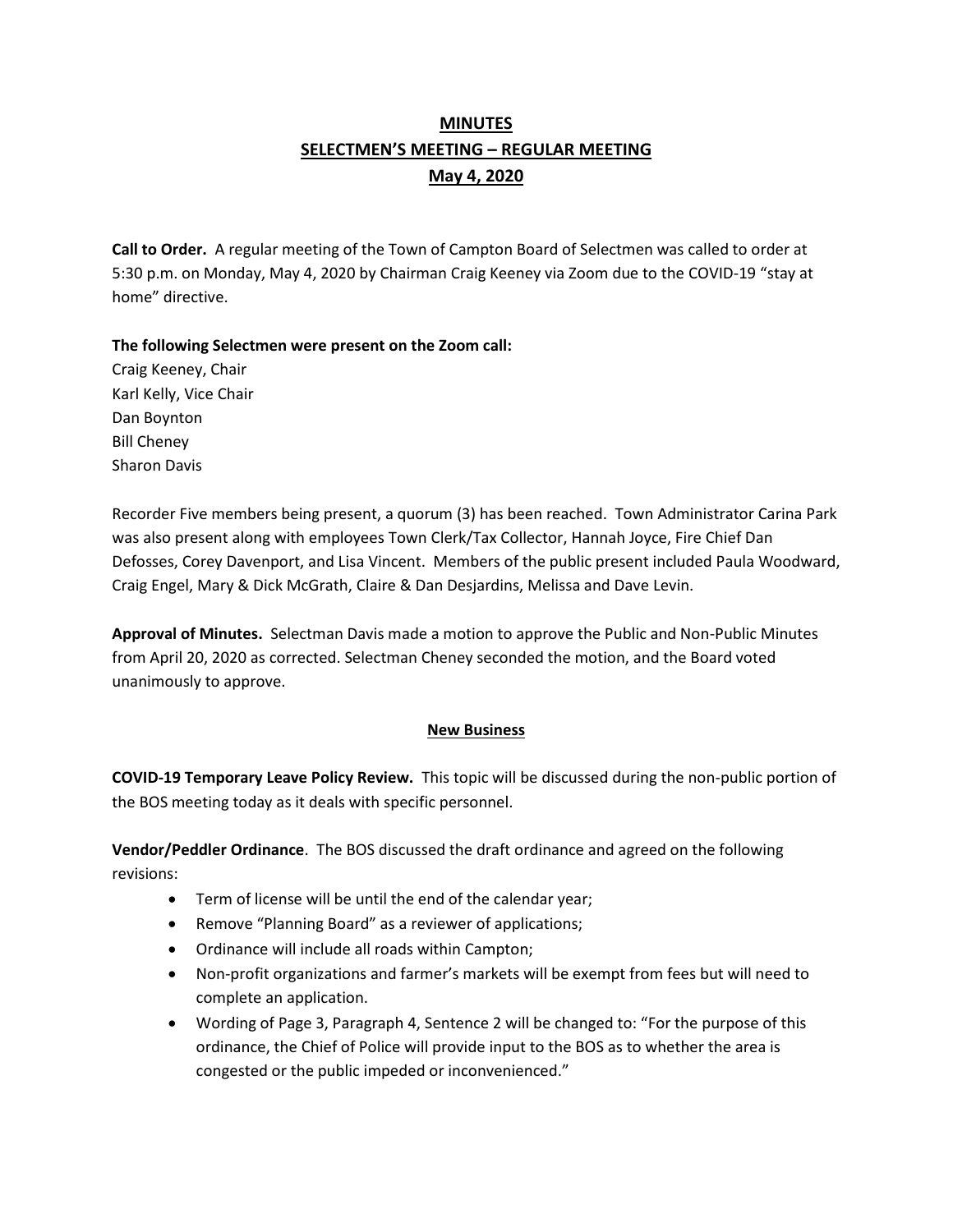Selectman Boynton made a motion to accept the draft ordinance as revised, Selectman Davis seconded the motion. The revised ordinance was approved unanimously by the BOS. Carina Park will schedule a public hearing for adoption.

**USPS Response Letter.** Carina Park distributed a draft response letter prior to this meeting. Minor errors were noted. A corrected version will be available upon request so that residents may see the BOS response, and the letter will be mailed.

**Highway Dept Update.** Road Agent Butch Bain inquired about the culvert maintenance project at Deer Run. Selectman Bill Cheney and Craig Engel recently viewed the culverts to be replaced – both are four foot smooth-bore. Bill explained that by regulation, the culverts need to be at least 1,320 feet from West Branch river. The shortest measured distance is 1,500 feet between West Branch and the culverts, so the regulation is met. Bill further stated that the culverts need replacing because they are rusting and should be done before the paving begins. Since the town does not own equipment necessary to dig such an extensive hole, the job will be sent out for bid. Bill will work with Carina to put together a proposal.

Related to the Deer Run project, Carina stated that it is time to order fencing. She explained that an abutting property owner has expressed concern about the fencing and desires a "privacy" type material be used. At the BOS request, Carina will set up a meeting with the property owner ASAP to finalize the type of material to be used and the cost. The Board expressed a desire to use the same material on the two sides of the project to be fenced (upper and lower).

Selectman Cheney noted that Pulsifer Road and Lower Beech Hill Road both need shoulder work done.

**ZBA Hearing-Mad River Tavern Request.** Chairman Keeney stated that the owner of Mad River Tavern has asked for permission to continue construction on his new deck while waiting for his ZBA hearing. The BOS unanimously agreed that the ZBA process must proceed as usual and that any construction that takes place between now and the outcome of the hearing will be done at the owner's risk.

## **Correspondence**

Carina Park reported that \$80,000 in COVID-19 relief funds were released by the Governor's Office today. Department heads are keeping track of any COVID-19 related expenditures so that the State funds can be applied. In addition, Carina reported that certain payroll will also be appropriate for reimbursement by the State funds.

#### **Committee Updates**

Selectmen Kelly and Cheney will go to the gravel pit in the next several days to inspect the gravel proposed for use next year.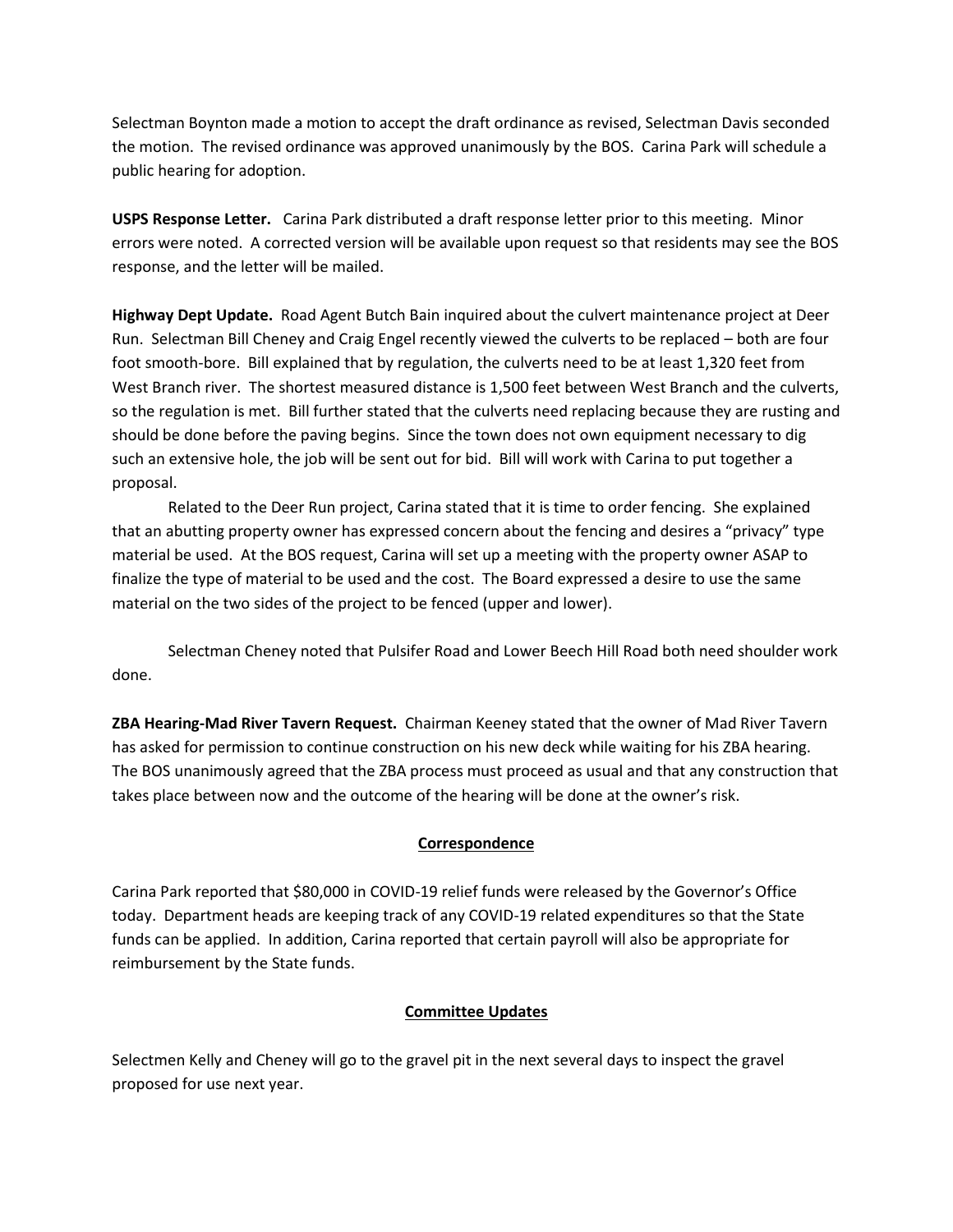### **Board Concerns and Directives**

#### **Karl Kelly**

- Expressed interest in having a member of the BOS work with Highway Department to develop paving plan. It was agreed that Butch Bain will continue to develop the long-term plan, but that Selectmen Kelly and Cheney will work with Butch to develop this year's paving proposal.
- The road counter software has been set up on his computer and he has begun to run tests. **Craig Keeney**
- Inquired if an update had been provided as to when recycling at the transfer station will resume. Carina will investigate.
- The transfer station will be closed May  $11<sup>th</sup>$  so construction on the office building can take place. Notices about the closure will be published on the town's website and pushed out on the town's email list.
- Would like to begin planning now for opening the town offices to the public. It is anticipated that a soft opening will take place about June first. Plexiglass/plastic barriers and cleaning supplies need to be obtained.

**Dan Boynton** – no concerns expressed

**Bill Cheney** – no concerns expressed

**Sharon Davis** – no concerns expressed

## **Privilege of the Floor**

Dan Desjardins:

- When will the road analysis begin? Carina responded that the contract with BETA Group has been signed and work should begin within a couple weeks.
- Why is the Deer Run culvert work not being done by the town's highway department? Selectman Cheney responded that the town doesn't own equipment capable of doing the work.

Hannah Joyce:

- Cleaning supplies are still needed. Carina will see if supplies are available through NH.gov
- A Warrant for property taxes is due June  $15<sup>th</sup>$
- The town's mail drop box broke, and she would like to investigate repair.

**In Public Session a motion was made to go into Non-Public Session under RSA 91-A: 3, II (c). The motion was seconded and with a roll call vote: Chairman Keeney- aye, Selectman Davis – aye, Selectman Kelly– aye, Selectman Cheney – aye, Selectman Boynton – aye ~ the Board went into Non-Public Session at 6:51 p.m. The Board came out of Non-Public Session at 6:53 p.m.**